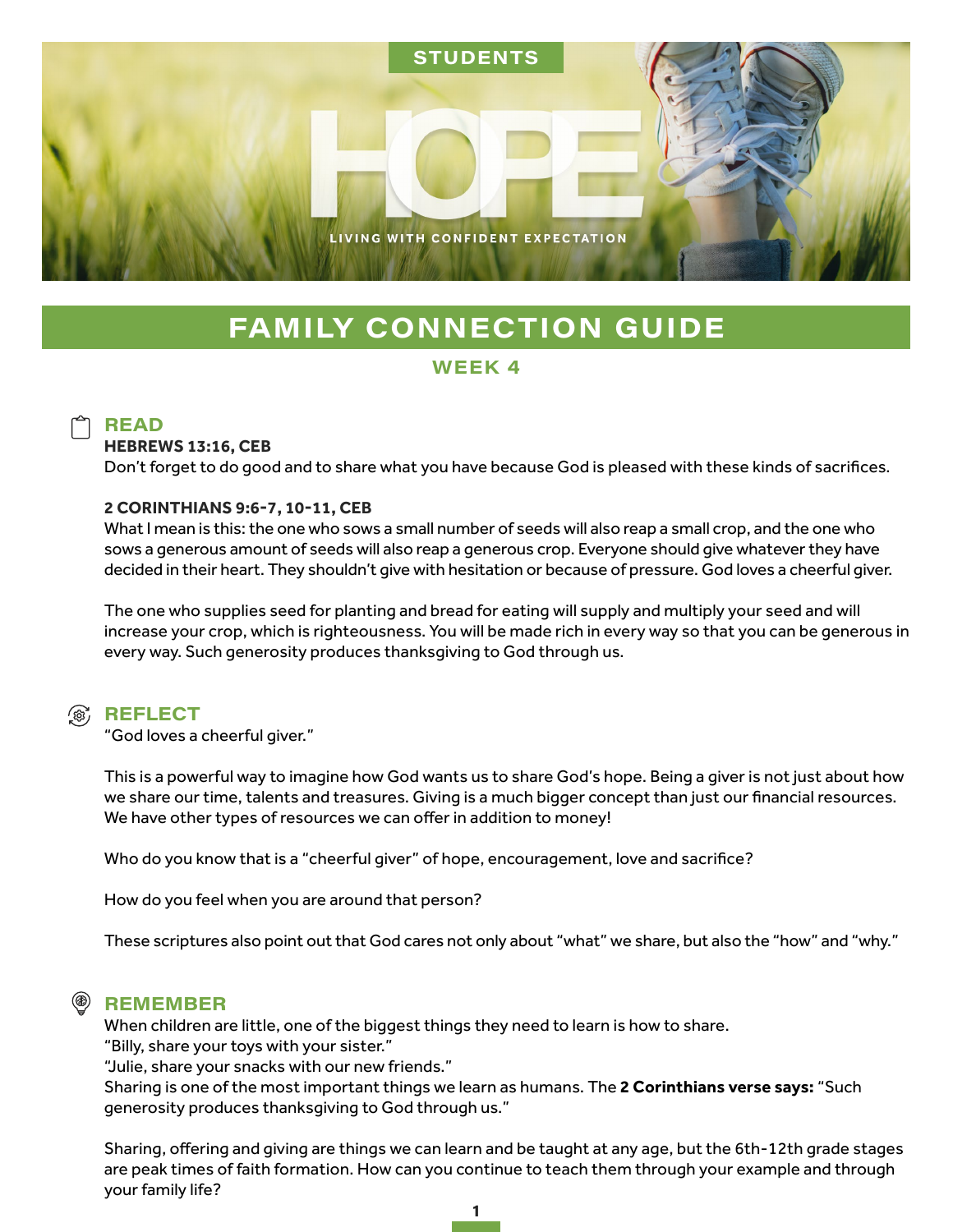## )RESPOND

Who is someone that has offered hope to you in the past? Reach out to them this week and thank them for bringing you hope. Write them a note or send them a text message. Or better yet, call them on the phone or over FaceTime! Let them know how grateful you are that they offered you hope when you needed it.

Then, think about someone you can offer hope to this week. Because someone offered hope to you in the past, you can now offer that same hope to someone else. Pass along the hope! Send them a note of encouragement or a text message to let them know you are thinking about them and praying for them.

Poem Included in the Message Video: **"THE HOPE SPOT" BY REV. CHELSEY D. HILLYER**

We are built for hope. Tucked somewhere inside us all Is a space, dark and warm, where hope can grow. No doctor has found it yet, But I'm pretty sure that it's just above our hearts, Cradled within our ribs, Safe and listening to our lives from the inside – To the whooshing blood, To the gurgling stomach, To the unique rhythms of our inspiration. There it sits: The Hope Spot.

When things are going well, When needs are met and we feel sure of things, The Hope Spot is full And thrumming, Sending every joyful and beautiful thought and feeling Out all the way to our skin Until it feels like we could glow in the dark.

But just as hunger sets our stomachs growling, When our Hope Spot is empty, It feels like something in us is broken. And if our Hope Spot is empty for long enough, We begin to believe that we, ourselves, are broken.

The truth is that I've had my share of hopeless days – Heavy and slow, with a sense of something missing. And no matter what emotional acrobatics I perform, I'm not able to conjure it.

These are the wilderness days, When all I feel is wanting, But I cannot name what it is that I want.

I don't have a magic prescription for making hope appear Its mystery is too deep, And I'm only human.

But if I listen. If I get really still. If I'm able to set aside all the things I think ought to fill the Hope Spot –